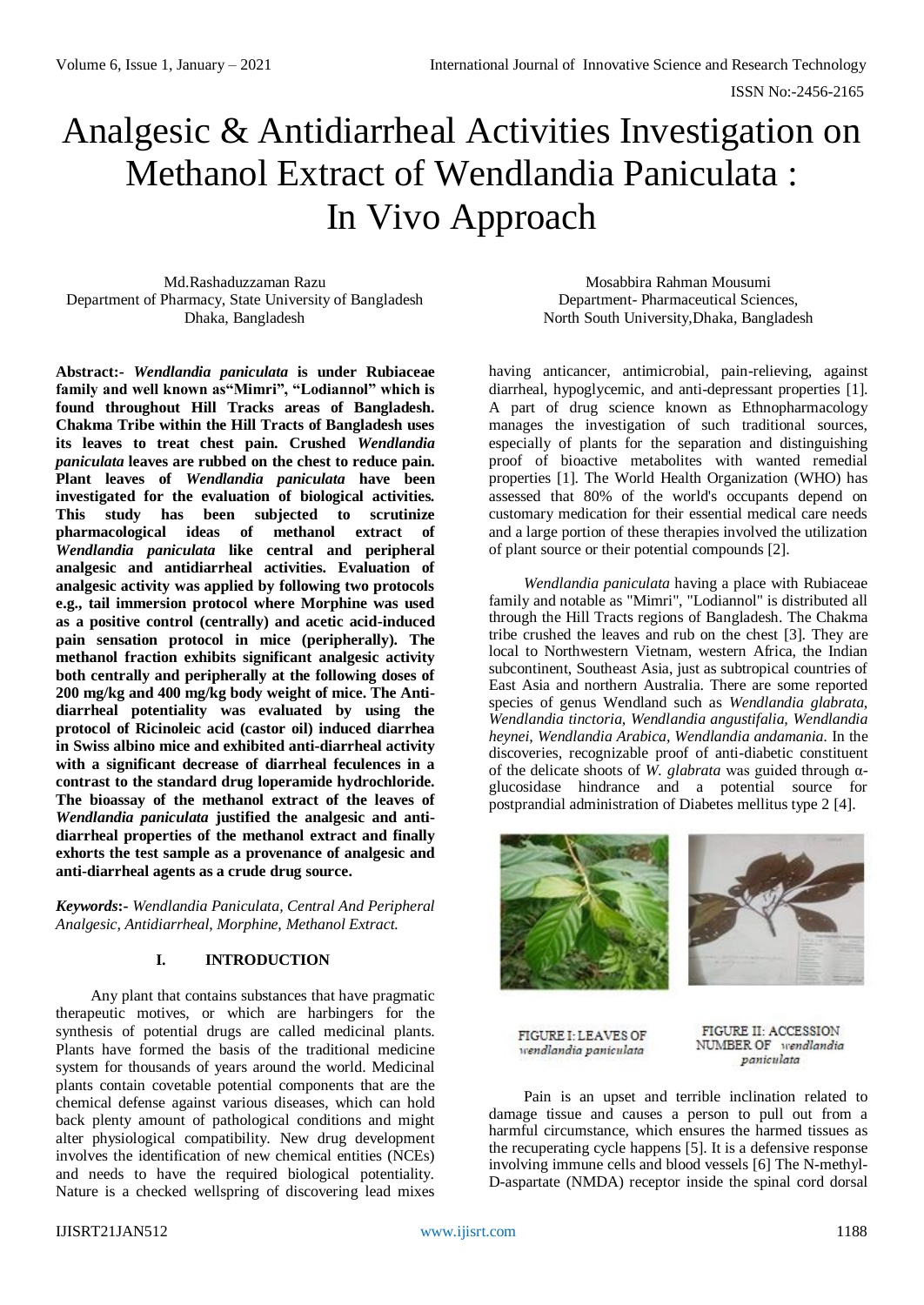horn is one of the systems that are engaged with central refinement during pain [7]. Prostaglandin endoperoxide synthase (cyclooxygenase [COX]) is a vital catalyst in the creation of prostaglandins and other eicosanoids. As of late, a second isoform of this chemical (prostaglandinendoperoxide synthase 2 or COX-2) has been recognized, which is inducible by an assortment of cytokines, chemicals, and tumor promoters [7]. Prostaglandin intervenes in tenderness, pain, and expanded internal body temperature level [8]. COX-1 is a physiologic catalyst liable for the creation of prostaglandins, thromboxane, and prostacyclin engaged with pain inauguration, blood coagulating, and armament of the gastric mucosa. COX-2 is an inducible protein communicated during the upregulation of prostaglandins, for example during irritation in cells [9] . Studies based on the medicinal plant that is used by the local population to reduce pain have gotten reasonable and promising to find fresher pain-relieving medicines [10] Chakma tribe in the Hill Tracts regions of Bangladesh use *Wendlandia paniculata* leaves to treat chest pain. They crush the leaves and rub them on their chest to alleviate pain [3].

Diarrhea is a change in ordinary solid discharge and is delineated by a rise in the water substance, volume, or recurrence of stools. Diarrheal sicknesses are a significant issue in Third World nations and are liable for the passing of millions of individuals every year [11] and it mainly affects children and infants [12]. The utilization of plants and plant derivatives in the treatment of diarrhea is a prevailing practice in Africa. Different plants have been utilized traditionally to treat looseness of the bowels, and in fact, developed data shows that few of these plants are viable [11]. However, the adequacy of a significant number of those anti-diarrheal medications has not been scientifically assessed [13]. Some commonly used medicinal plants that are accustomed to treat diarrhea are *Amaranthus caudatus, Balanites rotundifolia, Boscia coriacea, Cissampelos pareira, Plumbago zeylanica, Solanum hastifolium, Berberis crataegina, Rhamnus cathartica, and Teucrium polium*  [14]–[16]. The WHO (World Health Organization) has urged studies relating to the therapy and avoidance of diarrheal infections utilizing traditional clinical practices [13]. The significant effect of loose bowels in agricultural nations including constraints of at present accessible antidiarrheal medications and underprivileged medical services may make conventional drugs a great elective remedy for the administration of diarrhea [13]. The investigation aimed to assess the methanol extract of leaves of *Wendlandia paniculata* as anti-diarrheal agents.

Comprehensive writings search demonstrates that there is no logical proof on the investigations of the plant to affirm its restorative properties. Thusly, in this exploration, the plant *Wendlandia paniculata* was altogether researched for assessment of pharmacological possibilities by In vivo central and peripheral pain relieving, and against loose bowel movements in an appropriate exploratory model.

### **II. MATERIALS**

## *A. Collection and extraction of plant material*

 Plant leaves of *Wendlandia paniculata* were gathered from the Hills of Sylhet, Bangladesh in February 2019. The specialists from Bangladesh National Herbarium, Mirpur, Dhaka, taxonomically distinguished the plant and provided the Accession No-48248. The appropriately cleaned leaves became dry through contact with unheated air and ground to an indelicate powder. 500 grams of the pounded powdered material was taken in a spotless, amber-colored bottle (3 liters) and absorbed 2 liters of methanol solvent. The containers with their contents were saved for a time of 15 days joined by successive shaking and mixing. The entire mixture was then sifted through a fresh cotton plug and lastly with a Whatman No.1 filter paper. Using a Buchii Rotavapour, the volume of the filtrate was then decreased at low temperature (400c) by observing pressure*.* The heaviness of the unrefined concentrate was 30 grams.

### *B. Drugs and reagents*

 Reagents and synthetics that had been utilized in this research were of scientific evaluation grade. Some drug materials were purchased from Square Pharmaceuticals Limited (Pabna, Dhaka) and Beximco Pharmaceuticals Limited (Tongi, Dhaka) e.g., ascorbic acid, streptokinase, aspirin, morphine, diclofenac sodium, glibenclamide, fluoxetine, thiopental sodium, castor oil, and loperamide.

## *C. Experimental Animals*

 Swiss-albino mice of one or the other sex, matured about 4-5 weeks (weighing around 25–30 grams), got from the Animal Resource Branch of the International Center for Diarrheal Diseases and Research, Bangladesh (ICDDR, B) were used for the experiments. The animals got a standard research facility diet and water (ad libitum) and followed adequate ventilation (Temp  $24 \pm 2$  °C; RH 60–70%) within the space following the traditional (12hour) day-night cycle. 12 hours before and during the experiment, food was withdrawn. All the experiments took place in a separate and quiet state. The animals were adjusted to the exploration research center environment, for 10-12 days before the test. The analyses were accomplished by following the guidelines for the consideration and utilization of laboratory animals. The conventions for leading the tests on the animals were endorsed by the institutional moral panel [17].

## **III. METHODS (IN VIVO STUDIES)**

### *A. Central analgesic activity*

Twelve experimental animals were arbitrarily chosen and separated into four bunches indicated as Group I, Group II, Group III (A-B) comprising of three mice in each bunch. The principal bunch that filled in as negative control getting 1% Tween 80 in ordinary saline (10 ml/kg body weight) .The second bunch that filled in was positive control and was given standard medications for the particular examination. Group III (A) and Group III (B) got oral administration of MESF (Methanol Soluble Fraction) 200 and 400 (mg per kg, body weight) respectively. Group III (A-B) and Group (I-II) got oral administration at zero hours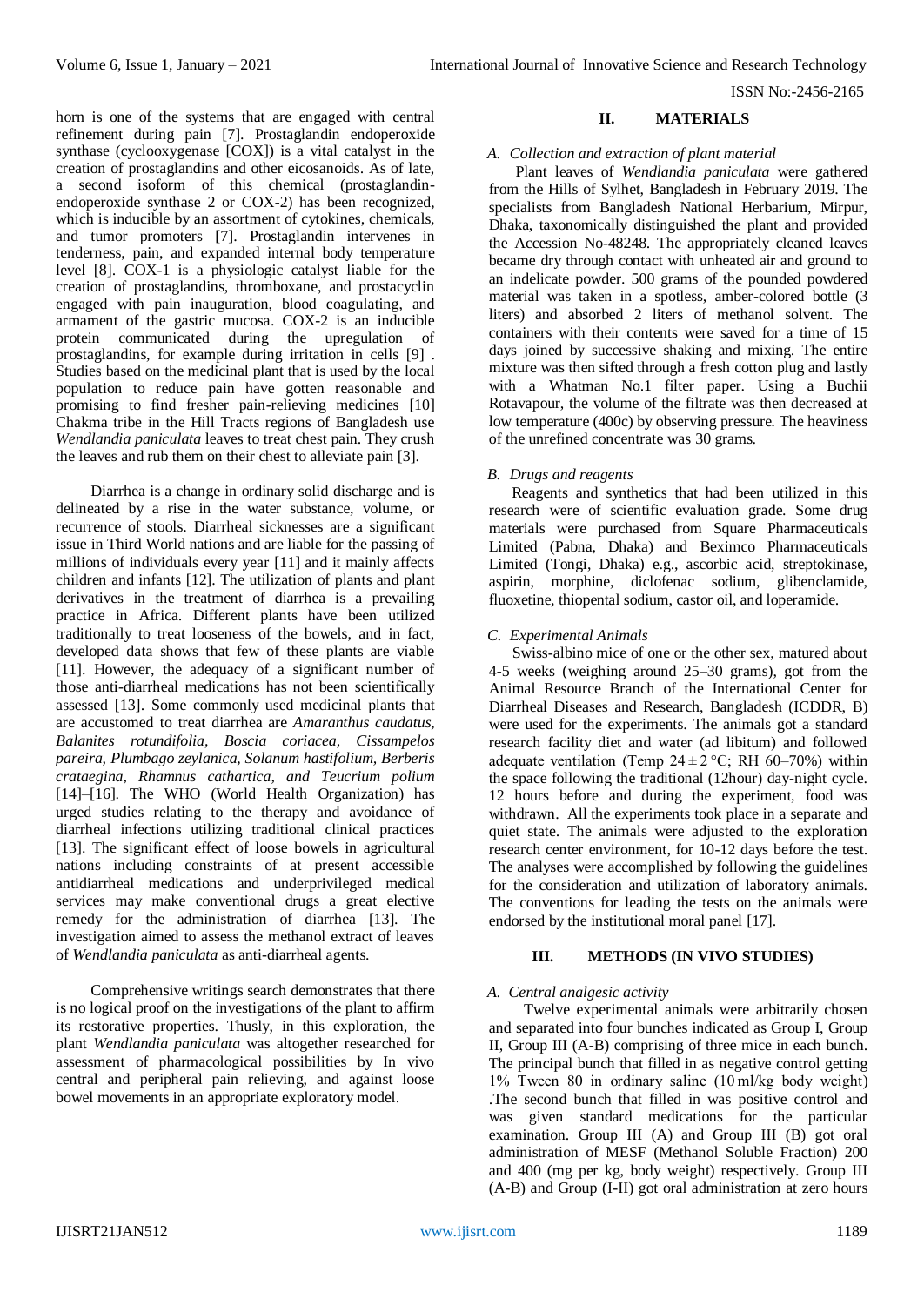by feeding to the mice. At the following hour, a few (1-2) cm of the tail of mice was drenched in warm water kept steady at 55<sup>0</sup>C. The response time is the time needed by the mice to ricochet their tails. The primary count is disposed of and therefore the response time is documented as a mean of subsequent three perusing. An inertness phase of 20 seconds was characterized as complete pain relive and so the estimation was halted to stay away from injury to mice. The idle time of tail-flick reaction was observed previously and 0, 30, 60, and 90 (an hour and a half) minutes after the dispensation of the medications orally. The time interval of half an hour (30 minutes) was given to guarantee appropriate dispensation of the controlled substances. At that point, morphine solution was dispensed subcutaneously to the mice. Following 30 minutes, an hour, and an hour and a half, the tail submersion time was estimated.

# **% Time elongation = [(Average estimated time of tail flicking of test Groups - Average estimated time of tail immersing of Group I) /**

## **Average estimated time of tail flicking of Group I] X 100**

### *B. Peripheral Analgesic Activity*

The peripheral Analgesic response was assessed by the acetic acid-prone writhing technique *[18].* In this following strategy, acidic acid is dispensed intra-peritoneally to the trial animals to make pain sensation. Thus, the animals spent on the licking and gnawing responses of the infused paws at routine stretches out of pain. However long the animals feel pain, they keep on giving licking and biting responses. Each licking and the biting reaction is considered and taken as a sign of pain sensation. Any substance that has pain-relieving activity should diminish the quantity of licking and biting reactions animals inside a given period and concerning the Control group (Group I). The licking and biting reaction hindrance of positive control (Group II) was taken as standard and contrasted with Group III (A-B) and Control Group I. As a Standard group, acetylsalicylic acid was used as a positive control *[19].* Twelve exploratory animals were inconstantly chosen and isolated into four bunches meant as Group I, Group II, and Group III (A-B) comprising of three mice in each bunch. Each bunch got a specific treatment. At zero hour test samples, control (1% Polysorbate 80 solution in saline) and Acetylsalicylic acid sodium were directed orally by methods for a long needle with a ball-molded end. Group III (A) and Group III (B) got an oral administration with MESF 200 and MESF 400 (mg/kg, b.w; p.o) separately 30 minutes before intraperitoneal infusion of 1% acidic acid solution at a portion of 10 mL/kg body weight. Following 5 minutes spans, each bunch of mice was noticed for 30 minutes to tally the number of writhing reactions.

#### **Inhibition (%) = [(Control licking response – Test licking response)/ Control licking response] x 100**

#### **]]**

– Test paw volume

#### *C. In VIVO studies on Anti-diarrheal Activity*

The anti-diarrheal effect of the methanol extract of leaves of *Wendlandia paniculata* was assessed utilizing the technique for Ricinoleic acid (castor oil)-actuated motility in mice. [21]. As per this strategy, each mouse was treated orally with 1ml of the exceptionally unadulterated analytical grade of Ricinoleic acid (castor oil) which would instigate loose bowels. The numbers of fecal stools were recorded for singular mice. The trial aftereffects of the experimental groups were contrasted against that of the control with assessing the anti-diarrheal activity of the samples. Twelve test animals were haphazardly chosen, for example, control, positive control, and test groups (two) containing three mice (M-1, M-2, M-3) in each bunch. Each bunch got a specific treatment before any treatment, each mouse was weighed appropriately, and therefore, the doses of the test specimens and control materials were changed as needs are. To administer at dosages of 200 and 400 mg/kg body weight of mice, the precisely measured extracts were estimated individually and ground up in a solitary directional manner by adding some polysorbate-80 (a suspending agent). After appropriate blending of extract and suspending agent, ordinary saline was gradually added. The suspension volume was settled up to 3.0 ml. To settle the suspension, vortex combinator had blended it well. The Control bunch (Group I) administered vehicle (1% Polysorbate 80 in ordinary saline) at the portion of 10 ml per kg orally. The positive control group got loperamide at the portion of 50 mg/kg orally. Every animal was kept in an individual confine; the floor lining was changed each hour. During a perception time of 5 hours, the number of diarrheal appearances discharged by the animals was recorded.

## **IV. RESULTS**

## *A. Assessment of the central analgesic activity of MESF( Methanolic Soluble Fraction) of leaves of Wendlandia paniculata:*

The duration for tail dipping of each mouse was recorded and the normal drenching season of each group was determined. The Percentage (%) of time elongation of tail submerging was determined regarding the control. The higher the elongation level(%) of the group was viewed as the more noteworthy for the analgesic activity of the group. The central pain-relieving potentiality of the test samples was compared in respect to Morphine.

|               |             |     | 01 MLSI OI LLAVLS OI Mehandhan panicanan. |                 |           |
|---------------|-------------|-----|-------------------------------------------|-----------------|-----------|
| <b>Identi</b> | <b>Test</b> | Gro | <b>Identific</b>                          | Dose            | Route     |
| fier          | specime     | up  | ation                                     | (mg)            | оf        |
|               | <b>ns</b>   |     |                                           | $kg)*$          | administr |
|               |             |     |                                           |                 | ation     |
| <b>CTRL</b>   | $1\%$       | I   | Control                                   | $30 \text{ ml}$ | 0ral      |
|               | Polysor     |     |                                           |                 |           |
|               | bate-80     |     |                                           |                 |           |
|               | 1n          |     |                                           |                 |           |
|               | ordinary    |     |                                           |                 |           |
|               | saline      |     |                                           |                 |           |
| <b>STND</b>   | Morphin     | Н   | Standard                                  | $2 \text{ mg}$  | Sub-      |

TABLE I: MATERIALS UTILIZED IN THE ASSESSMENT OF CENTRAL ANALGESIC ACTIVITY OF MESF OF LEAVES OF *Wendlandia paniculata.*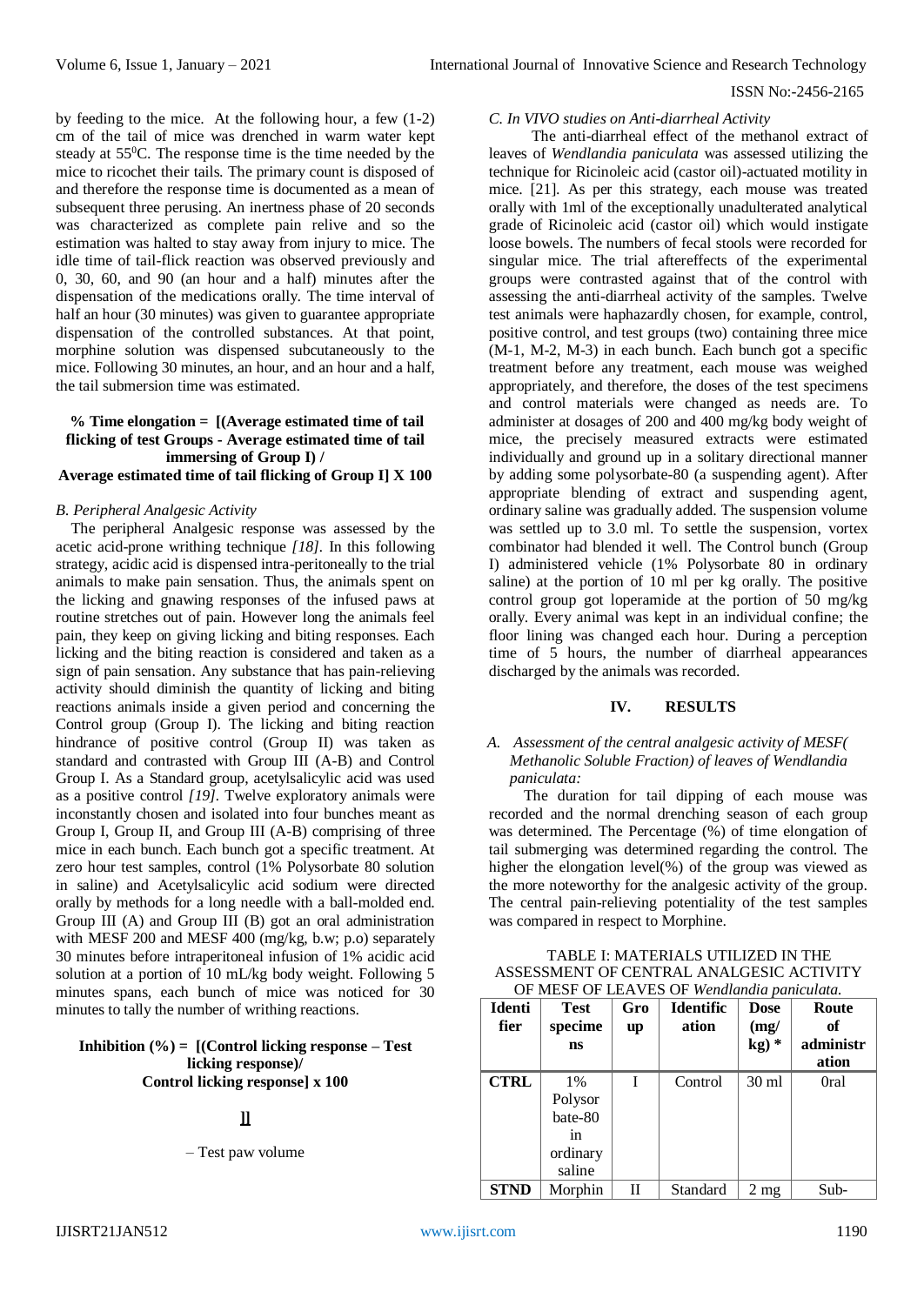|             | e        |    |        |            | cutaneous |
|-------------|----------|----|--------|------------|-----------|
| <b>MESF</b> | Methan   | Ш  | Trial  | <b>200</b> | 0ral      |
|             | οl       | Α  | models | mg/k       |           |
|             | Fraction |    |        |            |           |
| <b>MESF</b> | Methan   | ШB | Trial  | 400        | 0ral      |
|             | olic     |    | models | mg/k       |           |
|             | fraction |    |        |            |           |

TABLE II: OBSERVATION OF DATA OBTAINED AFTER 30 MINUTES OF THE DISPENSATION

|              |                  | <b>Immersion time</b><br>count (seconds) |     | ัธ           |                       |                |              |
|--------------|------------------|------------------------------------------|-----|--------------|-----------------------|----------------|--------------|
| Animal Group | М-               | М-                                       | М-  | immersion    | Standard<br>deviation |                | % Elongation |
|              | $\boldsymbol{2}$ | 3                                        | 1   | Average time |                       | Standard error |              |
| <b>CTR</b>   | 2.3              | 2.1                                      | 2.3 | 2.26         | 0.118                 | 0.0684         |              |
| L            | $\overline{2}$   | 2                                        | 3   |              | 5                     |                |              |
| <b>STN</b>   | 3.9              | 4.0                                      | 4.5 | 4.16         | 0.345                 | 0.1994         | 84.49        |
| D            | 3                |                                          | 6   |              | 3                     |                |              |
| <b>MES</b>   | 3.6              | 3.4                                      | 3.9 | 3.69         | 0.245                 | 0.1419         | 63.66        |
| F200         | 7                | 6                                        | 5   |              | 8                     |                |              |
| <b>MES</b>   | 3.8              | 3.6                                      | 4.1 | 3.87         | 0.250                 | 0.1444         | 71.34        |
| F 400        | 6                | 2                                        | 2   |              | 1                     |                |              |

As per the information in the above table, the MESF (Methanol Soluble Fraction) of leaves of *Wendlandia paniculata* at the quantity of 400mg/kg displayed 71.34%  $(t=10.078, P=0.0005)$  of restraint and at quantity of 200mg/kg additionally indicated  $63.66\%$   $(t=9.119, P=0.0008)$  of hindrance contrasted with the standard medication morphine that shows 84.49% (t=9.046,P=0.0008) of inhibition.

## TABLE III: ANALYSIS OF THE DATA OBTAINED

## AFTER 60 MINUTES

|                     |       | <b>Immersion time</b><br>count(seconds) |                            | $\sigma$                   |                            |                         |                |
|---------------------|-------|-----------------------------------------|----------------------------|----------------------------|----------------------------|-------------------------|----------------|
| <b>Animal Group</b> | $M-1$ | М-<br>$\overline{2}$                    | М-<br>$\boldsymbol{\beta}$ | Aver-age time<br>immersion | deviation (SD)<br>Standard | Standard error<br>(SEM) | % Elongation   |
| <b>CTR</b>          |       | 2.0                                     |                            | 2.37                       | 0.278                      | 0.160                   |                |
| L                   | 2.45  | 6                                       | 2.6                        |                            | 7                          | 9                       |                |
| <b>STN</b>          |       | 9.3                                     | 9.0                        | 8.65                       | 0.961                      | 0.555                   | 264.9          |
| D                   | 7.56  | 8                                       | 1                          |                            | 9                          | $\overline{4}$          | 8              |
| <b>MES</b>          | 4.98  | 5.0                                     | 5.1                        | 5.04                       | 0.073                      | 0.042                   | 112.5          |
| F200                |       | 1                                       | $\overline{2}$             |                            | 7                          | 6                       | $\overline{2}$ |
| <b>MES</b>          | 5.3   | 4.7                                     | 5.1                        | 5.05                       | 0.279                      | 0.161                   | 113.2          |
| F 400               |       | 5                                       | 1                          |                            | 3                          | 3                       | 2              |

#### ISSN No:-2456-2165

In the above table are three data in above table showed that after 60 minutes the central analgesic action of the Methanol soluble fraction of leaves of *Wendlandia paniculata* at a dose of 400 mg/kg and 200 mg/kg became stronger. They showed a percent elongation of 112.52%  $(t=16.0192, P=0.0001)$  and 113.22%  $(t=11.7773, P=0.0003)$ contrasted with the standard medication morphine that shows 264.98% (t=10.861, P=0.0004) of inhibition.

| TABLE IV: OBSERVATION OF DATA OBTAINED |
|----------------------------------------|
| AFTER 90 MINUTES OF THE DISPENSATION.  |

|                     |      | <b>Immersion time</b> |       | ัธ                   |                       |          |              |
|---------------------|------|-----------------------|-------|----------------------|-----------------------|----------|--------------|
|                     |      | count (seconds)       |       | time                 |                       | error    |              |
| <b>Animal Group</b> | M-1  | $M-2$                 | $M-3$ | immersion<br>Average | deviation<br>Standard | Standard | % Elongation |
| <b>CTR</b>          | 1.76 | 2.30                  | 2.48  | 2.18                 | 0.374                 | 0.216    |              |
| L                   |      |                       |       |                      |                       | 3        |              |
| <b>STN</b>          | 14.0 | 14.2                  | 12.8  | 13.7                 | 0.759                 | 0.438    | 529.3        |
| D                   | 6    | 5                     | 5     | $\overline{2}$       | 4                     | 4        | 6            |
| <b>MES</b>          | 6.92 | 8.02                  | 7.56  | 7.50                 | 0.552                 | 0.319    | 244.0        |
| F 200               |      |                       |       |                      | 4                     | 0        | 4            |
| <b>MES</b>          | 6.82 | 6.36                  | 5.93  | 6.37                 | 0.445                 | 0.257    | 192.2        |
| F 400               |      |                       |       |                      |                       | 0        | 0            |

The information in the above table the MESF (methanol soluble fraction) of leaves of *Wendlandia paniculata* at the portion of 400mg/kg displayed 192.20%  $(t=12.4737, P=0.0002)$  of inhibition and at dosages of 200mg/kg additionally demonstrated 244.04% (t=13.8038, P=0.0002) of hindrance contrasted with the standard medication morphine that show 529.36% (t=24.8713, P<0.0001) of hindrance.

#### *GRAPHICAL REPRESENTATION*



ELONGATION OF TAIL IMMERSION OF DIFFERENT SAMPLES.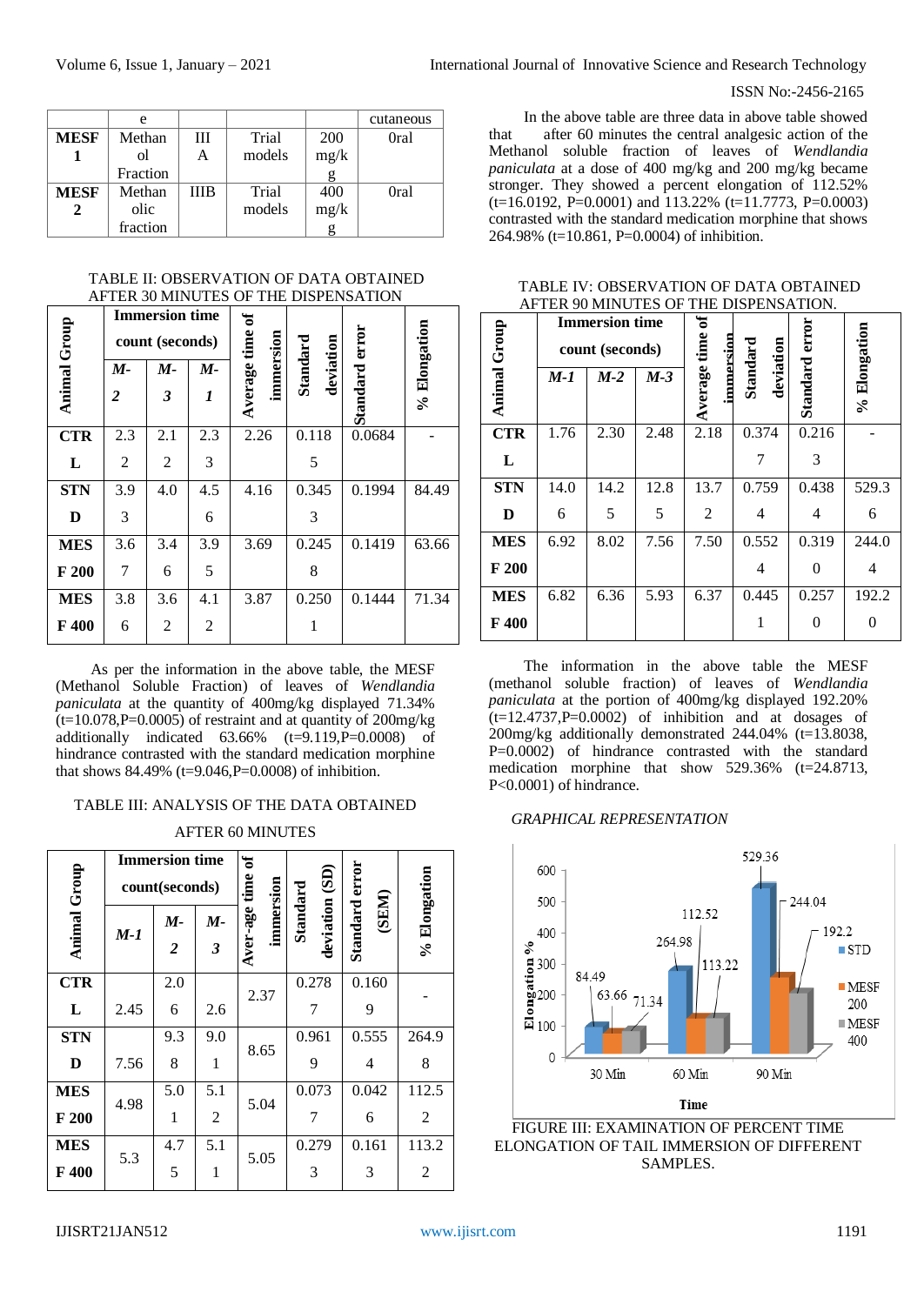Factual assessment of the information prompts the accompanying end that the MESF (methanol soluble fraction) of *Wendlandia paniculata* showed significant painrelieving action centrally at the two dosages of 200 mg/kg and 400 mg/kg body weight following 30, 60, and 90 minutes (an hour and a half) of dispensation. Therefore, they can be further investigated for the development of the central analgesic drugs.

## *B. Assessment of the central analgesic activity of MESF( Methanolic Soluble Fraction) of leaves of Wendlandia paniculata:*

The diverse test samples were exposed to screening for pain-relieving action by formalin test. The test was performed by taking samples at portions of 200 mg/kg and 400mg/kg body weight. Formalin 1% was administered at a portion of 0.1ml/10 gram of body weight to each mouse [21]. The outcome was measurably assessed and the t-Test and p values were resolved. Both the test materials displayed exceptionally huge peripheral pain-relieving action while the concentrate at 400mg/kg portion showed the greatest hindrance of writhing 65.57%.

## TABLE V: TEST MATERIALS UTILIZED IN THE ASSESSMENT OF PAIN-RELIEVING ACTIVITY OF MESF (METHANOL SOLUBLE FRACTION) OF LEAVES OF *Wendlandia paniculata*

|                  | <b>Test</b>                                            |              |                                   | <b>Dose</b>                         |
|------------------|--------------------------------------------------------|--------------|-----------------------------------|-------------------------------------|
| <b>Identifie</b> | specimens                                              | Grou         | <b>Identificatio</b>              | (mg/kg                              |
| r                |                                                        | p            | n                                 | ∗                                   |
| <b>CTRL</b>      | $1\%$<br>Polysorbate<br>$-80$ in<br>ordinary<br>saline | T            | Control<br>(Negative<br>Control)  | 0.1<br>ml/10 g<br>of body<br>weight |
| <b>STND</b>      | Diclofenac                                             | $_{\rm II}$  | Standard<br>(Positive<br>Control) | 50                                  |
| <b>MESF1</b>     | Methanol<br>soluble<br>fraction                        | <b>III</b> A | Trial model                       |                                     |
| <b>MESF2</b>     | Methanol<br>soluble<br>fraction                        | <b>IIIB</b>  | Trial model                       | 200                                 |

## TABLE VI: SCREENING OF ANALGESIC ACTIVITY BY SUBCUTANEOUS ADMINISTRATION OF 1% FORMALIN

| Group       | licking and<br>biting<br>responses (sec) |                         |    | Average (sec) | <b>Standard Error</b> | Inhibition $(%$ |
|-------------|------------------------------------------|-------------------------|----|---------------|-----------------------|-----------------|
|             | М-                                       | $M -$                   | М- |               |                       |                 |
| Animal      | 1                                        | $\overline{\mathbf{c}}$ | 3  |               |                       |                 |
| <b>CTL</b>  | 20                                       | 22                      | 19 | 20.33         |                       |                 |
| <b>STD</b>  | 3                                        | 4                       | 3  | 3.33          | 0.94                  | 83.61           |
| <b>MESF</b> | 8                                        | 7                       | 9  | 8.00          | 1.05                  | 60.66           |
| 200         |                                          |                         |    |               |                       |                 |
| <b>MESF</b> | 7                                        | 6                       | 8  | 7.00          | 1.05                  | 65.57           |
| 400         |                                          |                         |    |               |                       |                 |

The above information in the table the MESF (Methanol Soluble Fraction) of leaves of *Wendlandia paniculata* at a portion of 400mg/kg displayed 65.57%  $(t=12.6491, P=0.0002)$  of restraint and at dosages of 200mg/kg likewise demonstrated 60.66% (t=11.7004, P  $=0.0003$ ) of hindrance contrasted with the standard medication Diclofenac that show 83.61% (t=18.0312, P<0.0001) of the inhibition.



### FIGURE 4: CORRELATION OF % INHIBITION OF WRITHING REACTIONS

The diverse test specimens were exposed to screening for pain-relieving activity by acidic acid initiated writhing inhibition strategy. The test was performed by taking samples at portions 400 mg/kg and 200 mg/kg body weight. The outcome was measurably assessed and the t-Test and p esteems were resolved. The test materials display critical peripheral pain-relieving potentiality at both the two portions while the MESF (Methanol Soluble Fraction) at 400 mg/kg portion showed the greatest reduction of writhing at 65.57%.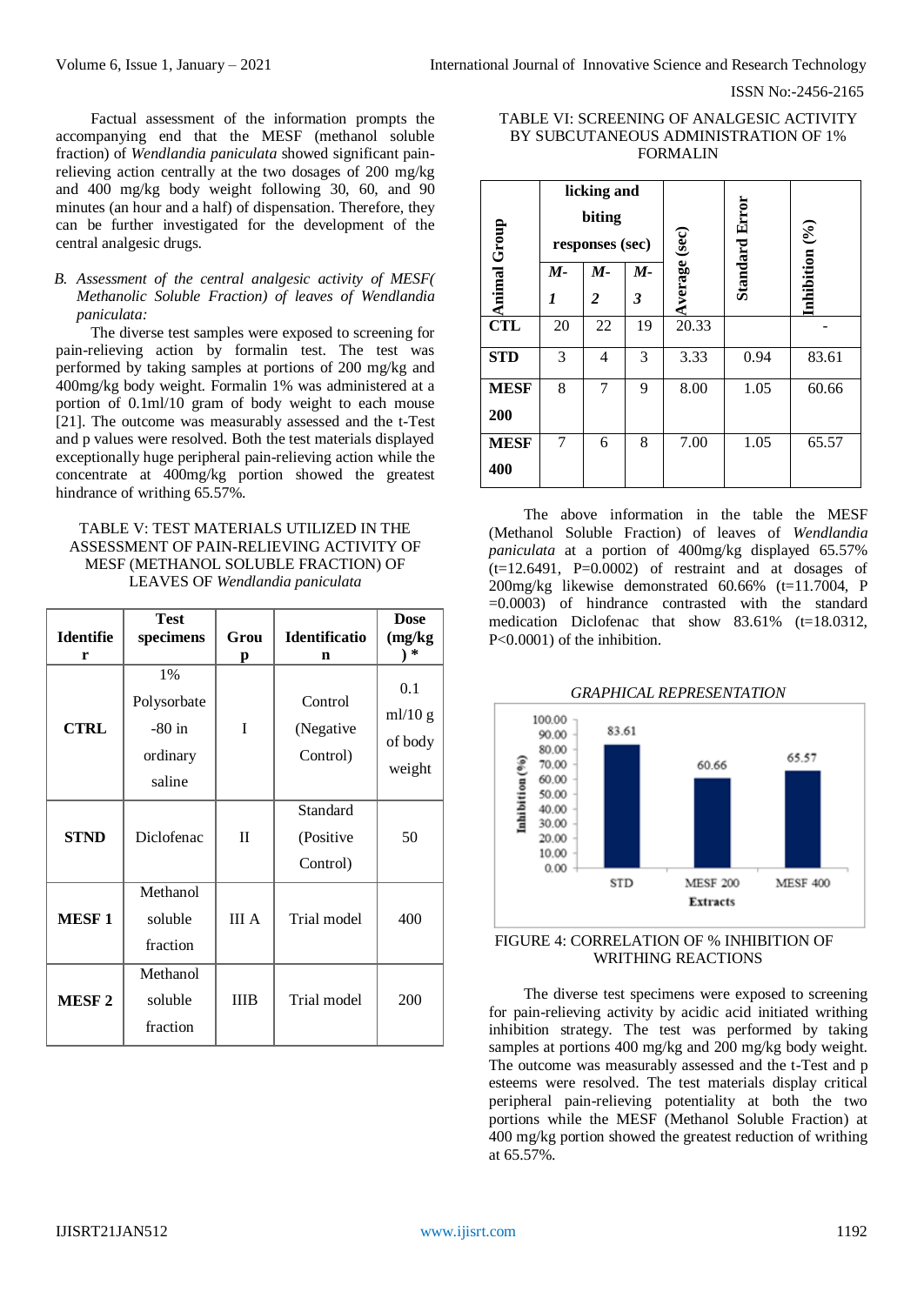*C. Evaluation of anti-diarrheal potentiality of MESF (Methanol Soluble Fraction) of leaves of Wendlandia paniculata*

The MESF (Methanol Soluble Fraction) of leaves of *Wendlandia paniculata* was exposed to castor oil instigated

anti-diarrheal test and the accompanying information are gathered.

## TABLE VII: TEST MATERIALS UTILIZED IN THE ASSESSMENT OF ANTI-DIARRHEAL ACTION OF MESF (METHANOL SOLUBLE FRACTION) OF LEAVES OF *Wendlandia paniculata*

|                   | Test                      |              |                       | Dose $(mg/kg)*$       |
|-------------------|---------------------------|--------------|-----------------------|-----------------------|
| <b>Identifier</b> | specimens                 | Group        | <b>Identification</b> |                       |
| <b>CTRL</b>       | 1% Polysorbate-80 in      |              | Control               | $0.1$ ml/10 g of body |
|                   | ordinary saline           |              |                       | weight                |
| <b>STND</b>       | Loperamide                | П            | Standard              | 50                    |
| <b>MESF 200</b>   | Methanol soluble fraction | <b>III</b> A | Trial model           | <b>200</b>            |
| <b>MESF 400</b>   | Methanol soluble fraction | <b>III B</b> | Trial model           | 400                   |

# TABLE VIII: INFORMATION ADDRESSING THE SUM OF NO. OF DIARRHEAL FECES STOOL GIVEN BY EACH **MOUSE**

|                   |                |                  |                  | No. of diarrheal feces |                  |                           |       |                              |
|-------------------|----------------|------------------|------------------|------------------------|------------------|---------------------------|-------|------------------------------|
| <b>Identifier</b> | Mouse no       | 1st hour         | 2nd hour         | 3rd hour               | 4th hour         | diarrheal feces<br>Sum of | Avrg. | % Devaluation<br>of diarrhea |
| <b>CTRL</b>       | 1              | $\mathbf{1}$     | $\overline{3}$   | 1                      | 3                | 8                         | 8.00  |                              |
|                   | $\overline{2}$ | $\overline{2}$   | $\overline{2}$   | $\overline{2}$         | $\overline{2}$   | $8\,$                     |       |                              |
|                   | 3              | 3                | $\overline{2}$   | 1                      | $\overline{2}$   | 8                         |       |                              |
| <b>STND</b>       | 1              | $\theta$         | $\boldsymbol{0}$ | 1                      | 2                | 3                         | 2.33  | 70.83                        |
|                   | $\overline{2}$ | $\mathbf{0}$     | $\boldsymbol{0}$ | 1                      | 1                | $\overline{2}$            |       |                              |
|                   | 3              | $\boldsymbol{0}$ |                  | 1                      | $\boldsymbol{0}$ | $\overline{2}$            |       |                              |
| <b>MESF</b>       | 1              | 1                |                  | $\mathbf{1}$           | 1                | 4                         | 4.67  | 41.67                        |
| 200               | $\overline{2}$ | $\mathbf{0}$     | $\overline{2}$   | $\mathbf{1}$           | $\overline{2}$   | 5                         |       |                              |
|                   | 3              | $\mathbf{0}$     | $\overline{2}$   | 1                      | 3                | 5                         |       |                              |
| <b>MESF</b>       | $\mathbf{1}$   | $\mathbf{0}$     | $\overline{2}$   | $\overline{2}$         | $\boldsymbol{0}$ | $\overline{\mathcal{L}}$  | 4.33  | 45.83                        |
| 400               | 2              | $\theta$         | 2                | $\overline{2}$         | 1                | 5                         |       |                              |
|                   | 3              | $\boldsymbol{0}$ |                  | $\overline{2}$         | 1                | 4                         |       |                              |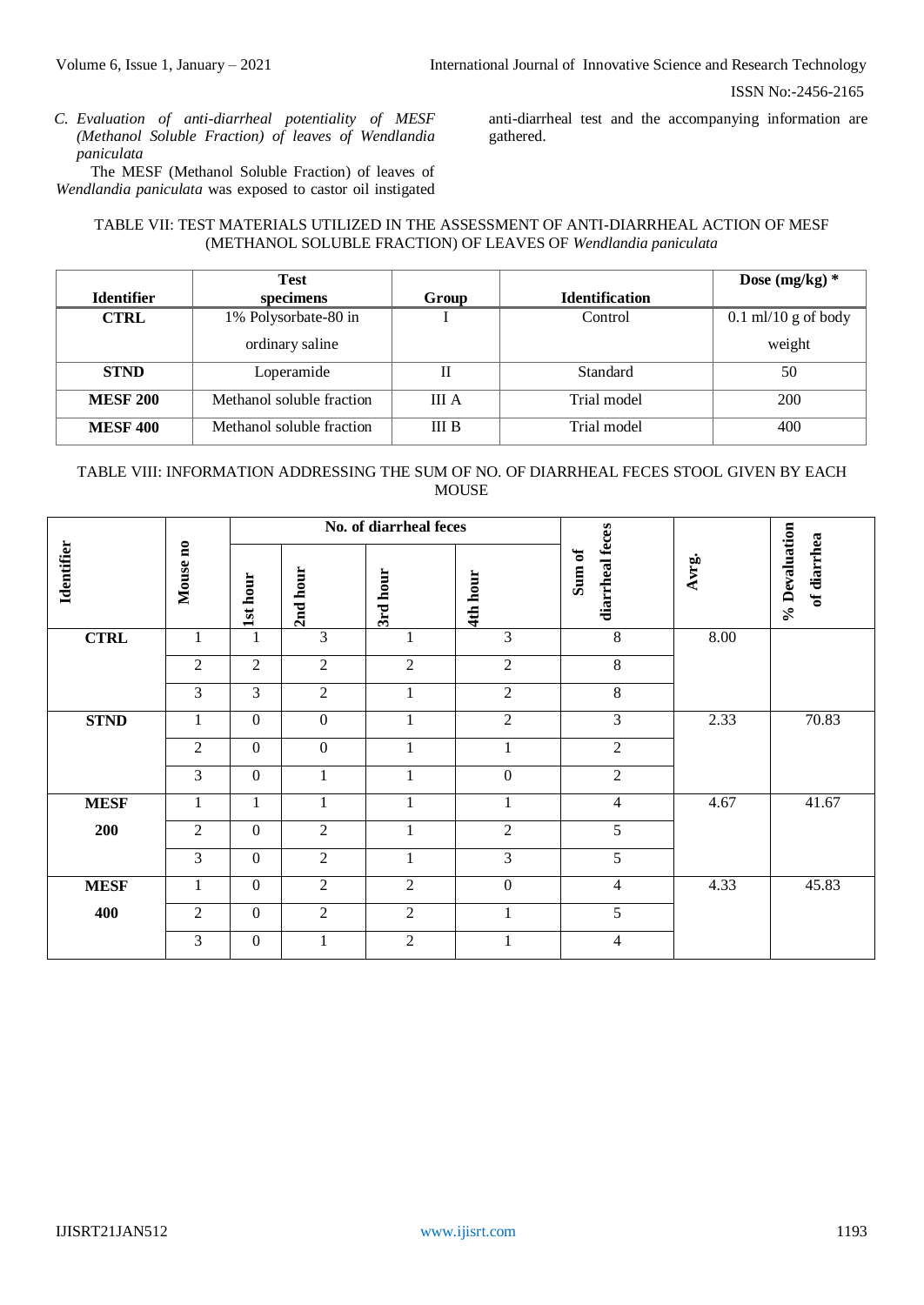TABLE 9: EFFECT OF METHANOL EXTRACT OF LEAVES of *Wendlandia paniculate*

| reatme<br>$\overline{\mathbf{u}}$ | (b.w.)<br>Dose     | %Deval<br>uation<br>$\mathbf{a}$ | Standar<br>d Error | value<br>t-test | value<br>$\mathbf{r}$ | ð<br>Signific<br>ance<br>evel.<br>▬ |
|-----------------------------------|--------------------|----------------------------------|--------------------|-----------------|-----------------------|-------------------------------------|
| Control (Saline)                  | $10 \text{ ml/kg}$ |                                  |                    |                 |                       |                                     |
| Standard                          |                    | 70.83                            | 0.33               | 17              | < 0.0001              | Extremely statistically significant |
| (Loperamide)                      | mg/kg              |                                  |                    |                 |                       |                                     |
| Crude Extract                     | 200                | 41.67                            | 0.33               | 10              | 0.0006                | Statistically significant           |
|                                   | mg/kg              |                                  |                    |                 |                       |                                     |
| Crude Extract                     | 400                | 45.83                            | 0.33               | 11              | 0.0004                | Very statistically significant      |
|                                   | mg/kg              |                                  |                    |                 |                       |                                     |

#### *GRAPHICAL REPRESENTATION*



## FIGURE 5: ANTI-DIARRHEAL IMPACT OF METHANOL SOLUBLE FRACTION OF LEAVES OF *Wendlandia paniculata* ON CASTOR OIL (1ML/MICE) INITIATED LOOSE BOWELS IN MICE.

The methanol soluble fraction of leaves of *Wendlandia paniculata* showed genuinely critical enemy of diarrheal movement with a 41.67% and 45.83% decrease of diarrhea at a portion of 200mg/kg and 400mg/kg contrasted with the standard loperamide 70.83%.

## **V. DISCUSSION**

In this investigation, the pain relieving and against diarrheal properties of the methanol soluble fraction of leaves of *Wendlandia paniculata* were resolved and the aftereffects of our examination demonstrate huge pain-relieving and antidiarrheal properties.

In this examination, the Pain-relieving action of *Wendlandia paniculata* was assessed by two tests that were the tail-drenching test for peripheral pain-relieving movement and acidic acid-initiated writhing for central painrelieving action in the mice model. Standard pharmacological models for the evaluation of analgesia by traditional medicine are both tail immersion and acidic acid incited writhing test [22]. Expanding the limit for pain and modifying the physiological reaction to pain is the activity of centrally acting analgesics. Be that as it may, peripherally

acting medications inhibit the production of pain sensation at the chemoreceptor level [23].

This In Vivo study states, the methanol soluble fraction of leaves of *Wendlandia paniculata* at portions of 200 and 400 mg/kg body weight indicated an exceptionally significant  $(P < 0.001)$  deduction of pain in Swiss albino mice. The acidic acid instigated writhing is suggested for assessing the peripheral pain-relieving action of traditional medicinal plants. Intra-peritoneal dispensation of acidic acid (1%) discloses the inflammation reaction through the creation of prostaglandins particularly PGE2 and PGF2α and histamine in the peritoneal liquid of the trial models [1] In the peripheral analgesic study, the methanol fraction at portions of 200 and 400 mg/kg body weight altogether restrained the licking and biting reaction actuated by the infusion of the acidic acid connotative to the pain-relieving action of *Wendlandia paniculata* by the restraint of pain mediators. As the methanol, soluble fraction of *Wendlandia paniculata* is repressing pain started both centrally and peripherally, it tends to be proposed that they may be acting through both central and peripheral mechanisms. Further phytochemical examinations are warranted to find out the mindful segments.

The methanol soluble fraction of leaf extract significantly  $(P < 0.001)$  hindered castor oil-incited loose bowels in mice. The castor oil-actuated loose bowels exhibit secretory diarrhea, since an unsaturated fatty acid named Ricinoleic acid, the active ingredient of castor oil, initiates diarrhea by a hyper-secretory reaction [24]. Ricinoleic acid also causes aggravation and irritation of the gut mucosa which prompts improved peristalsis and decreased reabsorption of Na+ particle, Cl− ions, and water from the gut which at last incites diarrhea [25]. Since the Methanol concentrate of *Wendlandia paniculata* effectively hindered the castor oil-prompted loose bowels, it tends to be accepted that the antidiarrheal activity was exerted by the antisecretory component. An investigation report indicates the decrease of the absolute number of wet feces in the trail models in this analysis. Phyto-constituents like alkaloids, terpenes, glycosides, tannins, and flavonoids might present in *Wendlandia paniculata* that enhances the anti-diarrheal potentiality of the plant samples.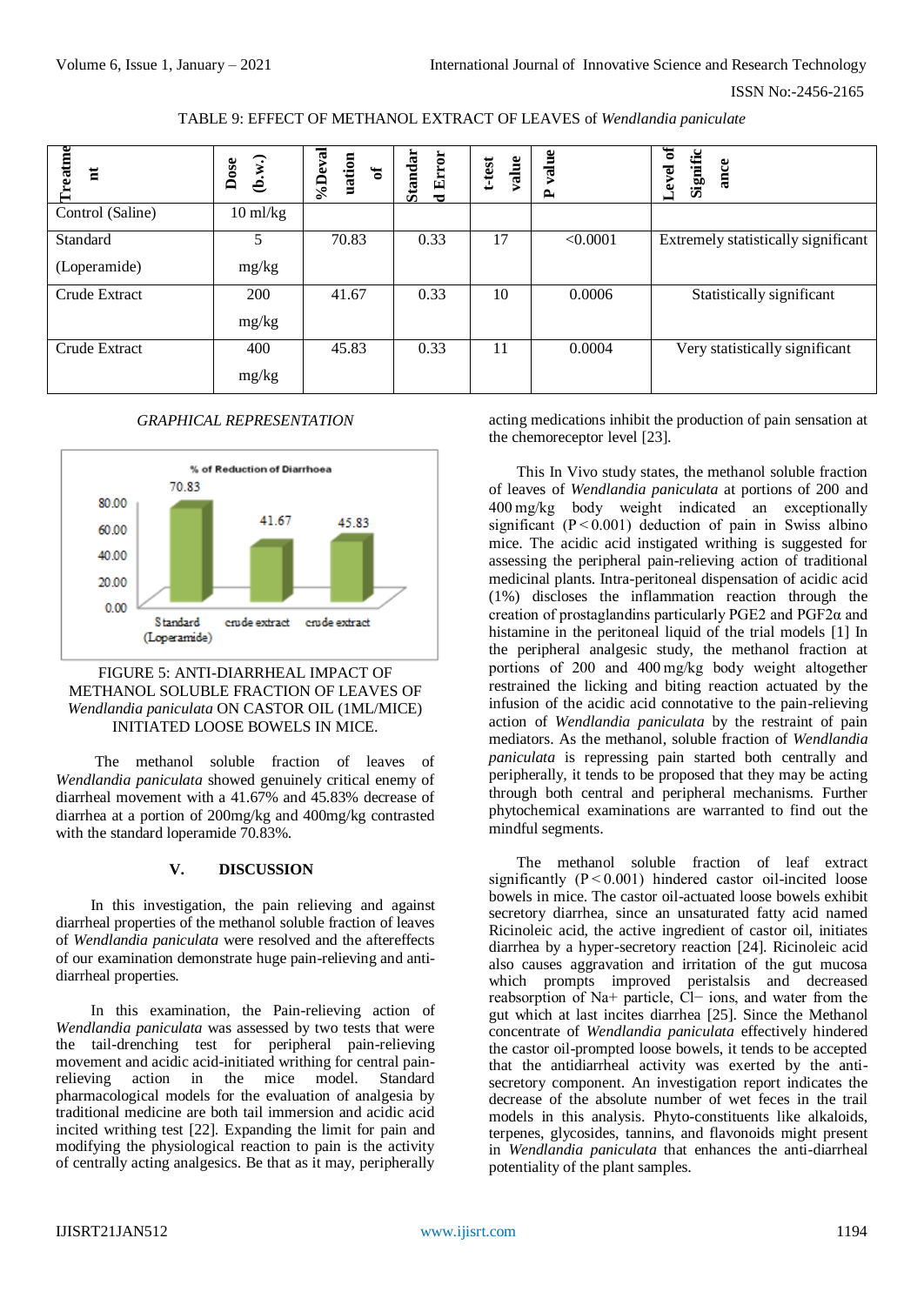#### **VI. CONCLUSION**

Our findings indicate that the use of *Wendlandia paniculata* in traditional medicine to treat chest pain is justified. The Methanol Soluble Fraction (MESF) showed the significant antidiarrheal effect on diarrheal condition in trail models. Given these discoveries, it tends to be accepted that *Wendlandia paniculata* could be a likely hotspot for novel 'lead' disclosure for antidiarrheal and pain-relieving drug improvement. Further researches are expected to identify the compound or compounds liable for the noticed impacts. Besides, the research works on it are very limited but have multiple potential effects that can demonstrate its applicable use for better treatment windows in near future.

#### **ACKNOWLEDGMENT**

The gratitude is expressed towards **Mohammad Abdullah Taher** (Lecturer, Department of Pharmacy, State University of Bangladesh), **Tanoy Saha** (Lecturer, Department of Pharmacy, State University of Bangladesh), **D. A. Anwar Al Aman** (Associate Professor , Department of Pharmacy, State University of Bangladesh) and **Mosabbira Rahman Mousumi** (Research Assistant, Drug Delivery & Therapeutics (DDRx) for their continuous support, patience, motivation, enthusiasm, dexterous management, immense knowledge, agile interest and constructive suggestions to carry out the research work.

Thankful to Bangladesh National Herbarium, Mirpur, Dhaka for plant recognizable proof.

### **REFERENCES**

- [1] M. Islam, T. Jannat, M. R. Kuddus, M. A. Rashid, and M. R. Haque, "In vitro and in vivo evaluation of pharmacological potentials of Campsis radicans L," *Clin. Phytoscience*, vol. 5, no. 1, 2019, doi: 10.1186/s40816-019-0144-9.
- [2] S. Dhankhar, R. Kaur, S. Ruhil, M. Balhara, S. Dhankhar, and a K. Chhillar, "A review on Justicia adhatoda: A potential source of natural medicine," *African J. Plant Sci.*, vol. 5, no. 11, pp. 620–627, 2011, [Online]. Available: http://www.academicjournals.org/AJPS.
- [3] M. Rahman, S. Uddin, and C. Wilcock, "Medicinal plants used by Chakma tribe in Hill Tracts districts of Bangladesh," *Indian J. Tradit. Knowl.*, vol. 06, no. 3, pp. 508–517, 2007.
- [4] Y. Sheikh *et al.*, "Procyanidin A2, an anti-diabetic condensed tannin extracted from: Wendlandia glabrata, reduces elevated G-6-Pase and mRNA levels in diabetic mice and increases glucose uptake in CC1 hepatocytes and C1C12 myoblast cells," *RSC Adv.*, vol. 9, no. 30, pp. 17211–17219, 2019, doi: 10.1039/c9ra02397f.
- [5] P. Swieboda, R. Filip, A. Prystupa, and M. Drozd, "Assessment of pain: types, mechanism and treatment," *Ann. Agric. Environ. Med.*, vol. . 1, no. July 2014, pp. 2–7, 2013.
- [6] S. Rudra *et al.*, "Biological investigations of the methanol extract of tetrastigma leucostaphylum (Dennst.) alston ex mabb. (vitaceae): In vivo and in vitro approach," *J. Adv. Biotechnol. Exp. Ther.*, vol. 3, no. 3, pp. 216–224, 2020, doi: 10.5455/jabet.2020.d127.
- [7] H. T. Cheng *et al.*, "Inflammatory pain-induced signaling events following a conditional deletion of the N-methyl-d-aspartate receptor in spinal cord dorsal horn," *Neuroscience*, vol. 155, no. 3, pp. 948–958, 2008, doi: 10.1016/j.neuroscience.2008.06.024.
- [8] Y. Oishi, K. Yoshida, T. E. Scammell, Y. Urade, M. Lazarus, and C. B. Saper, "The roles of prostaglandin E2 and D2 in lipopolysaccharide-mediated changes in sleep," *Brain. Behav. Immun.*, vol. 47, no. December, pp. 172–177, 2015, doi: 10.1016/j.bbi.2014.11.019.
- [9] R. N. DuBois *et al.*, "Cyclooxygenase in biology and disease," *FASEB J.*, vol. 12, no. 12, pp. 1063–1073, 1998, doi: 10.1096/fasebj.12.12.1063.
- [10] O. C. Stanley, O. U. Kelechi, and C. S. Chieme, "Preliminary phytochemical screening and gas chromatographic FID evaluation of Garcinia kola seed extracts," *J. Pharmacogn. Phytochem. JPP*, vol. 115, no. 26, pp. 115–119, 2014, [Online]. Available: http://www.phytojournal.com/vol2Issue6/Issue\_feb\_20 14/25.1.pdf.
- [11] S. Meite, J. D. N'Guessan, C. Bahi, H. F. Yapi, A. J. Djaman, and F. Guede Guina, "Antidiarrheal activity of the ethyl acetate extract of Morinda morindoides in rats," *Trop. J. Pharm. Res.*, vol. 8, no. 3, pp. 201–207, 2009, doi: 10.4314/tjpr.v8i3.44533.
- [12] T. T. Tadesse, E. E. Hailu, E. E. Gurmu, and F. F. Mechesso, "Experimental assessment of antidiarrheal and antisecretory activity of 80% methanolic leaf extract of Zehneria scabra in mice," *BMC Complement. Altern. Med.*, vol. 14, no. 1, pp. 1–8, 2014, doi: 10.1186/1472-6882-14-460.
- [13] M. K. Rahman *et al.*, "Studies on the anti-diarrheal properties of leaf extract of Desmodium puchellum," *Asian Pac. J. Trop. Biomed.*, vol. 3, no. 8, pp. 639– 643, 2013, doi: 10.1016/S2221-1691(13)60129-X.
- [14] E. Altundag and M. Ozturk, "Ethnomedicinal studies on the plant resources of east Anatolia, Turkey," *Procedia - Soc. Behav. Sci.*, vol. 19, no. December 2011, pp. 756–777, 2011, doi: 10.1016/j.sbspro.2011.05.195.
- [15] B. Abera, "Medicinal plants used in traditional medicine by Oromo people, Ghimbi District, Southwest Ethiopia," *J. Ethnobiol. Ethnomed.*, vol. 10, no. 1, 2014, doi: 10.1186/1746-4269-10-40.
- [16] T. Teklehaymanot and M. Giday, "Quantitative ethnobotany of medicinal plants used by Kara and Kwego semi-pastoralist people in lower Omo River Valley, Debub Omo Zone, Southern Nations, Nationalities and Peoples Regional State, Ethiopia," *J. Ethnopharmacol.*, vol. 130, no. 1, pp. 76–84, 2010, doi: 10.1016/j.jep.2010.04.013.